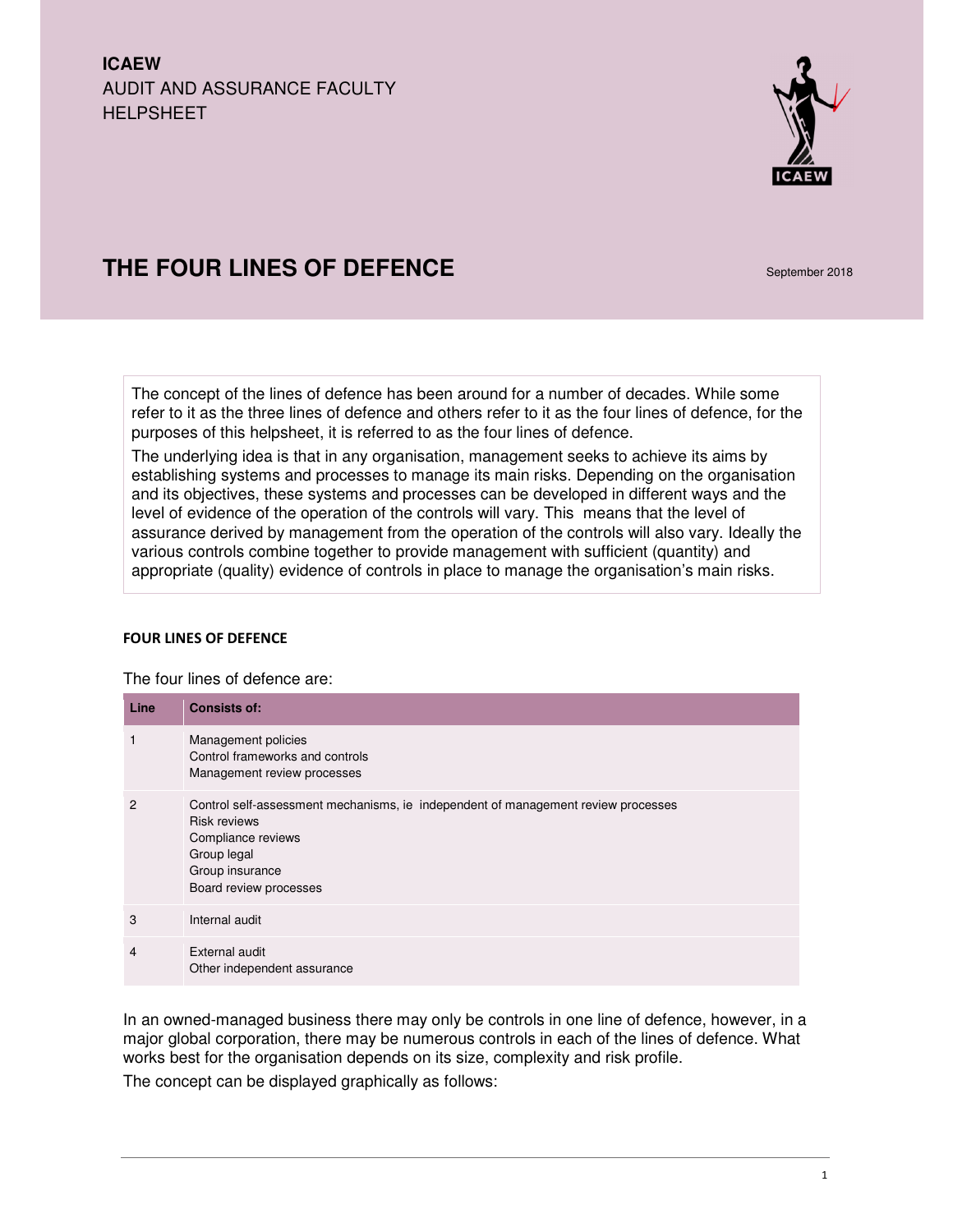

The broad content that is normally found in each of the four lines of defence is as follows:

## FIRST LINE

Management establishes structures to manage risks which include the top level policies of the organisation, control frameworks and controls and management supervisory processes.

While the policies may have been established by management, they and the control frameworks and controls are operated by staff, which means that the assurance is not objective.

| Focus       | Will be on processes, but may also include outputs and end results |
|-------------|--------------------------------------------------------------------|
| Timing      | Likely to be continuing or periodic, eg at month or quarter ends   |
| Objectivity | Low as mainly the result of self-review by line management         |
| Strength    | Variable from weak to strong                                       |

## SECOND LINE

The second line includes exercises such as control risk self-assessment, risk and compliance reviews and board supervisory processes. These tend to be operated or overseen by specialists within the organisation who are more separate from line management, which increases the level of confidence in the assurance.

| Focus       | Likely to include processes but will also include outputs and end results              |
|-------------|----------------------------------------------------------------------------------------|
| Timing      | Likely to remain continuing or periodic, but may also focus on specific items          |
| Objectivity | Moderate as mainly the result of the improved level of separation from line management |
| Strength    | Moderate to strong                                                                     |

## THIRD LINE

The third line often only comprises internal auditors.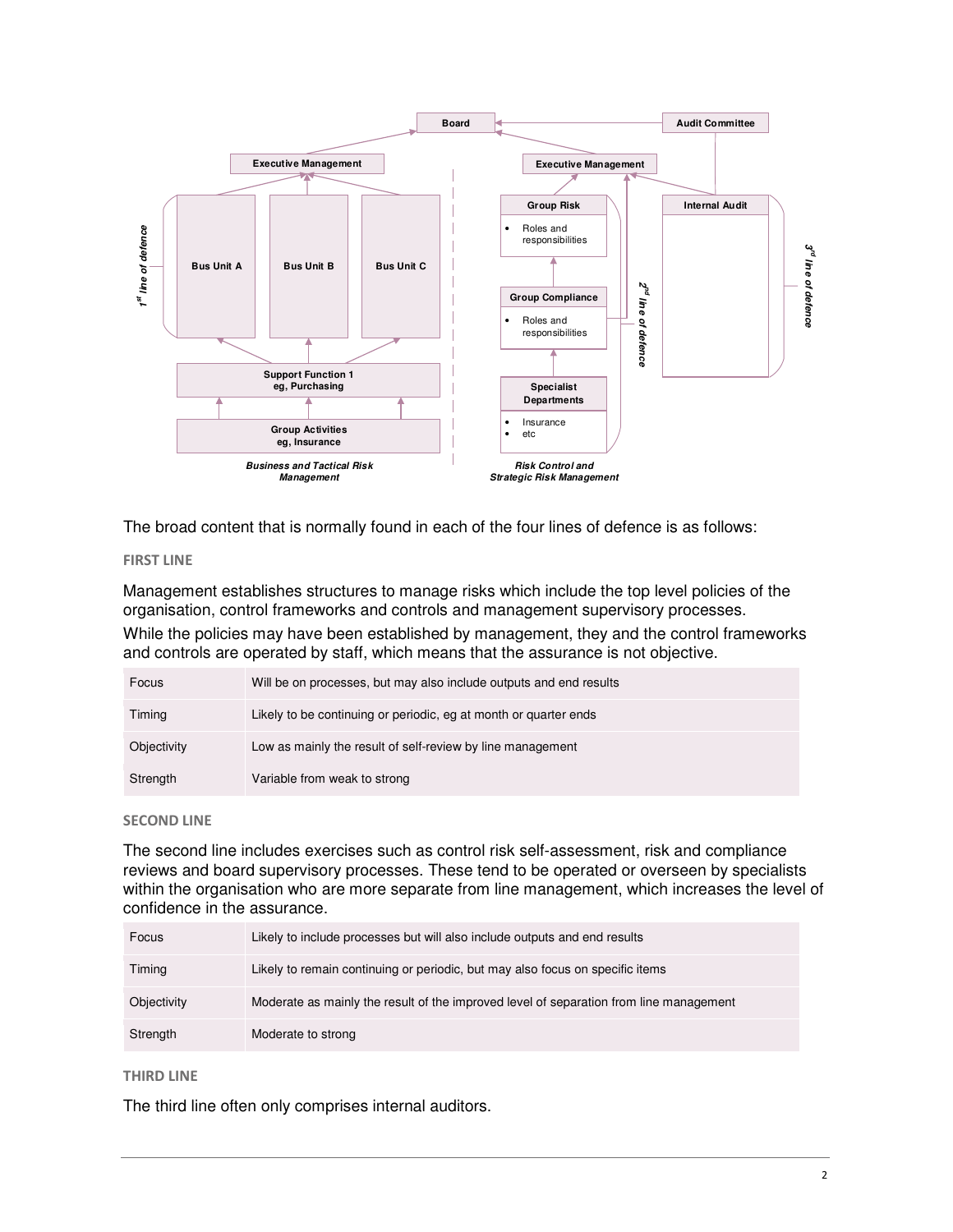The third line is the most separate internal line of defence from line management, which further increases the level of confidence in the assurance.

Internal audit may better target its resources through the use of an assurance map. For further information on assurance maps, refer to ICAEW webpages on assurance mapping.

| Focus       | Will include processes, outputs, end results and specific risks, as well as prospective concerns |
|-------------|--------------------------------------------------------------------------------------------------|
| Timing      | Will focus on specific items                                                                     |
| Objectivity | Strong as the result of the level of separation from line management                             |
| Strength    | Strong as the last internal line of defence                                                      |

It is worth noting that these first three lines of defence should comprise the core of any management information about its state of internal control. This may be supplemented by further external assurance that is categorised in the fourth line.

## FOURTH LINE

The fourth line comprises external assurers, the most significant of which is often the external auditor.

The fourth line is independent of the organisation itself, with external assurers being required to comply with the Code of Ethics.

External assurance may include an assessment of internal controls in the first three lines of defence.

| Focus       | May include processes, outputs end results and specific risks                                                     |
|-------------|-------------------------------------------------------------------------------------------------------------------|
| Timing      | May focus on the financial year end, eg the audit may start before the year end, but finish after the<br>year end |
| Objectivity | Strong as the result of the level of independence from the organisation                                           |
| Strength    | Strong as an external line of defence                                                                             |

## AGGREGATING ASSURANCES

It is only when the contribution made by all the controls and assurances are collated and evaluated that a proper picture can be created of the balance of risks and controls together with their associated costs and benefits. Every element is likely to have its own profile of controls and assurances available from each line including the key features of focus, timing, objectivity and strength. From this profile it is possible to seek gaps and overlaps in assurance.

# EFFICIENCY AND EFFECTIVENESS OF CONTROL ALLOCATION

The allocation of controls by line of defence impacts their efficiency and effectiveness.

It is generally more efficient and effective to build more controls into the earlier lines of defence and less controls into the later lines of defence. This is because there is likely to be:

- Less mistakes, with closer to real-time monitoring;
- Easier rectification of any mistakes, as they should be detected more promptly;
- Lower costs of compliance and internal auditors; and
- Better information for external assurers.